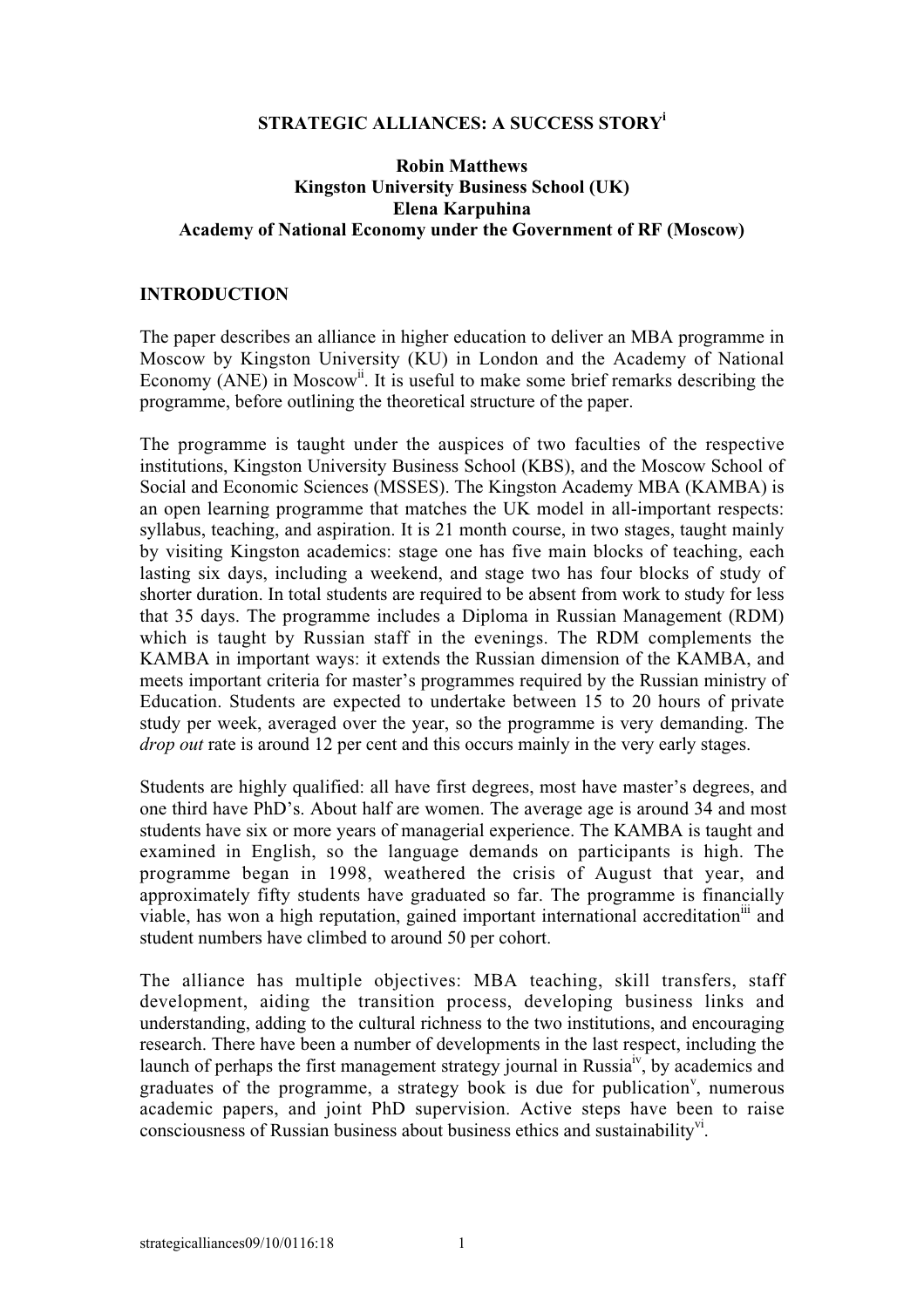Analysis of the alliance is based on a model that draws on a number of disciplines: strategic management, economics, aspects of statistical mechanics, and game theory. The model has been applied to a number of issues: OPEC, the emergence of a new industry, industrial organization, and alliances. Empirical work reported in the paper has been carried out in dissertations by KAMBA students especially Leontenkov (2001) and Soui Kei Min (2000), Kovalaeva (2000), who used the model described in the paper to derive results that have proved useful in managing the programme and planning future directions. Generally the authors disagree with Porter's view of alliances as temporary expedients. On the contrary we see them as enduring features of new capitalism and the global network economy.

## *Methodology*

The paper is divided into a section on the relevant literature, an outline of a model of alliance behaviour and some empirical results. The empirical sections are based on going research, carried out by students on the programme as dissertations. So far there have been a number of dissertations two devoted entirely to this alliance. Leontenkov and Kovalaeva interviewed most of the main teachers and administrators concerned with the programme (in depth interviews 10 key staff). Kovalaeva carried out questionnaire/interviews with 20 students and Leontenkov managed to get responses from 8 students. Transcripts of interviews are contained in appendices to their dissertations. No detailed linguistic analysis has been carried out yet. We also draw on Review Documents, Liaison Documents, and Contract Documents produced as part of the Quality Assurance process. The final section of the paper makes some brief interpretive remarks on the relationship of our work to the literature and on the nature of the model adopted.

# **ALLIANCE LITERATUREvii**

Gulati (1998) defines strategic alliances as "*voluntary arrangements between firms involving exchange, sharing, or co-development of products, technologies, or services*. Zajac (1998) states that *the topic of strategic alliances and networks has in the last decade become one of the most significant topics in the strategic management literature.* At a roundtable facilitated by Segil in Sep/Oct 1998 for chief executive officers of several leading international companies (including 3M, Chrysler, SAP, Amoco and others) the consensus was that by 2000, up to 30 per cent of the revenues of most large companies, and 80 per cent of small companies revenue would come from new alliances (Leontenkov, 2000). Much of the literature on alliances focuses on mutual learning. Relatively little is concerned with education partnerships, although these are archetypes of learning alliances in general. Literature on alliances is extensive, so we concentrate on a few main themes in this review that will feature in discussion of the ANE and KU later in the paper.

### *Motives*

Varadarajan and Cunningham (1995), and Kogut (1998) summarize the motives for alliances. Here we are concerned mainly with those that apply most obviously to educational alliances. Kogut stresses enhancement of competitive position, provision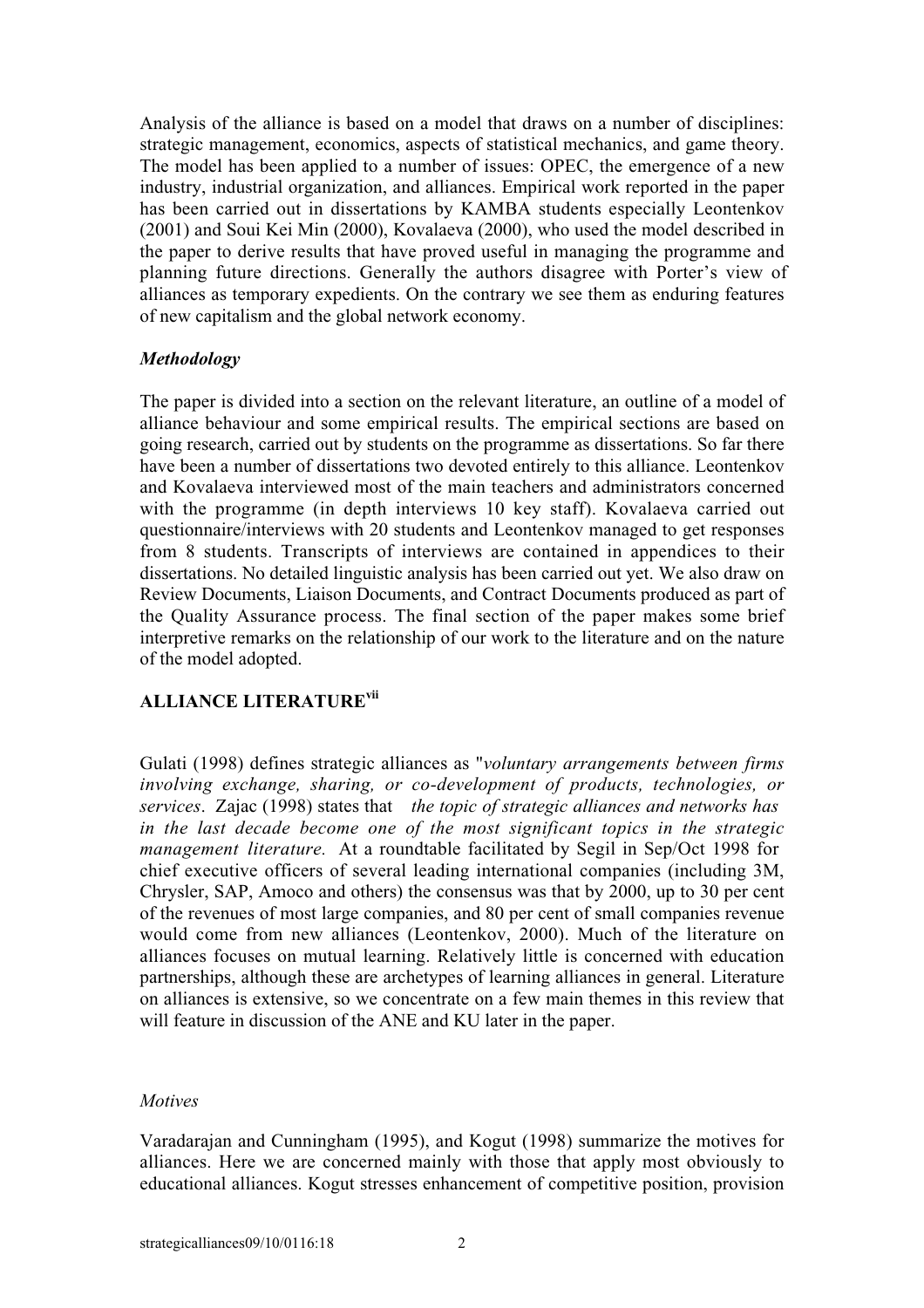of mechanisms for transfer of organisational knowledge. For Jarillo (1993) strategic alliances lower the risk of entering an unfamiliar business territory. Zajac (1990) notes the importance of alliances in overcoming legal and regulatory barriers. Access to new markets, product development are stressed (Segil 1998).

## *Success and failure*

A study of 650 firms from the US Fortune 500 concluded that *[m]ost popular reasons for failure were poor communication, lack of trust, poor vision, and lack of shared goals or strategic direction"*. To maximise the potential for success and minimise the risks of failure, two key steps may be identified: (i) selection of appropriate partner and (ii) alignment of objectives, vision and values (Matthews, Samouel and Wheeler, 1998). This merely corroborates many studies (for example Harbison and Pekar, 1998; Stafford, 1994; Kanter, 1989; Segil, 1998; Fisher 1994; Keown 1998). Todd (1998) cautions, *"[b]e just as careful in selecting a business partner as a spouse* (Todd, 1998). Common purpose is important (Rule, Keown 1998).

### *Evolution of alliances*

Doz (1996) sees successful alliances in evolutionary terms: goal setting, learning, reevaluation - readjustment of goals over time. As alliances develop, partners monitor them in terms of efficiency, equity and adaptability. They make adjustments to their relationship, moving away from its initial conditions. Unsuccessful alliances stumble on the absence of learning, or stunted learning. Partners may understand what is needed but cannot make it happen. Negative re-adjustments occur that are counterproductive, and partners conclude they cannot work together. Gulati (1994) analyses learning alliances in terms of pay-off structures. At each point the optimal decision to each partner is a function of its expected pay-off given not only its own share up to that point, but also those of its partners in the alliance. Since these expected payoffs change as the alliance unfolds, incentives exist to invest in adaptation

## *Cultural factors*

Deep-rooted cultural values lead to conflict and incompatibility between partners. Together with poor communication they are cited as the most important factors behind the high failure rate of cross borders alliances. (Hofstede, 1980; Marosini 1989). Cultural differences between countries are considered to be a major factor influencing the degree of success in the international transfer of technologies or managerial techniques between organisations (Marosini 1998).

## *Anglo Russian alliances*

Lewis (1996) makes some interesting observations on Anglo Russian deals. Long borders, a history of collectivism*,* geographic remoteness, frequent attacks by neighbors, frequent warfare, and expansionism together with the influence of a bleak climate leads to difficulties of dealing with Russians. Charm, humor, combined with vagueness, understatement, apparent reasonableness, an underlying toughness, and a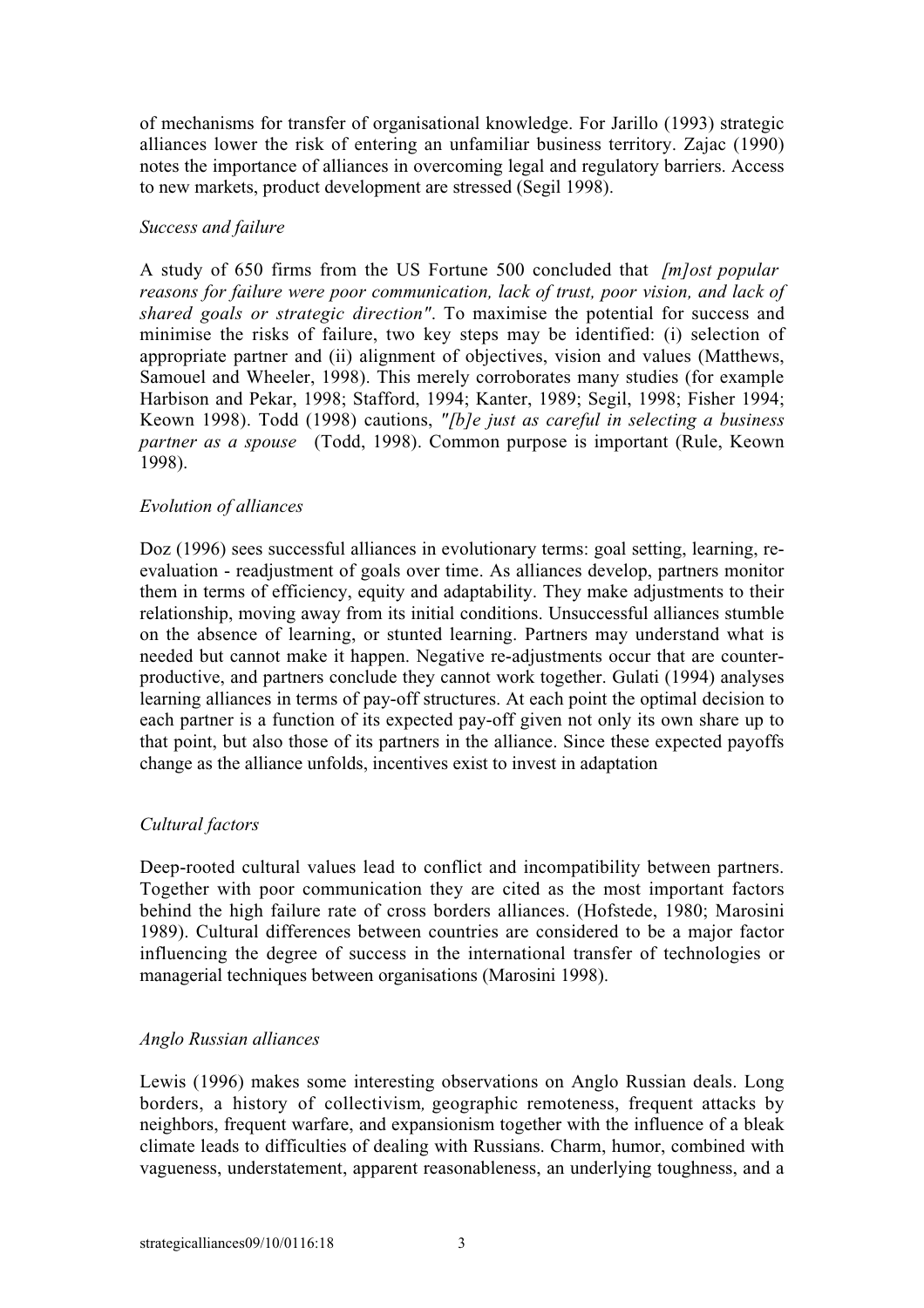disguised fallback position, can make dealing with the British difficult. Lewis notes that they discuss at length, but nearly always ask for written confirmation: they keep elephantine files. They are however generally interested in long term relationships rather than short term deals. We might note that in some respects the recent history of the two nations is rather similar: severe reconstruction, shock of empire loss, and reduced world status.

# **THE MODEL**

The model is outlined heuristically here. More detailed versions can be found in Matthews (1998, and 2000)<sup>viii</sup>. Three concepts underlie the model: stakeholders, potential payoffs and realized payoffs. Broadly the partnership is a learning alliance.

Three principal groups of stakeholders are directly involved in the programme: the two institutions (KU and ANE), and their respective faculties, (KBS and MSSES) plus the student group. Since education is a factor in economic growth and transition, the communities of the two countries are indirect stakeholders. Potential payoffs are defined as the difference between the costs and benefits associated with the programme. Payoffs include monetary (fee income, and enhanced earnings, grants) and non-monetary components (including reputation, staff training, job flexibility, skill transfers, and learning). Potential payoffs should be discounted by risks, especially given differences in history, traditions, culture and legal systems. Potential payoffs may be realized (or not) as a result of co-operation between the partners. Realisation of payoffs depends partly on the structure of payoffs (the nature of the game between the partners), and partly on factors such as trust reputation, shared values and the degree of transparency of the relationship.

## *The nature of the game*

Two issues are important at the outset. The first centres on whether the game is positive sum or not. A positive sum game can make both players better off (higher payoffs) as result of *playing the alliance game*. Unless the partnership is potentially positive sum, then there is no point in entering it, because it cannot make the players better off. So a necessary condition for the alliance to take place at all is that the partners anticipate that it constitutes a positive sum game.

| Payoffs            | Benefits minus costs                                                                                                                                              |
|--------------------|-------------------------------------------------------------------------------------------------------------------------------------------------------------------|
| (net benefits)     |                                                                                                                                                                   |
| Joint payoffs      | Benefits and costs that accrue to partners as<br>a result of their joint actions.                                                                                 |
| Individual payoffs | Unilateral benefits that accrue to one<br>partner in the alliance.<br>Unilateral costs that are incurred by one<br>player in the alliance on behalf of the other. |

## TABLE 1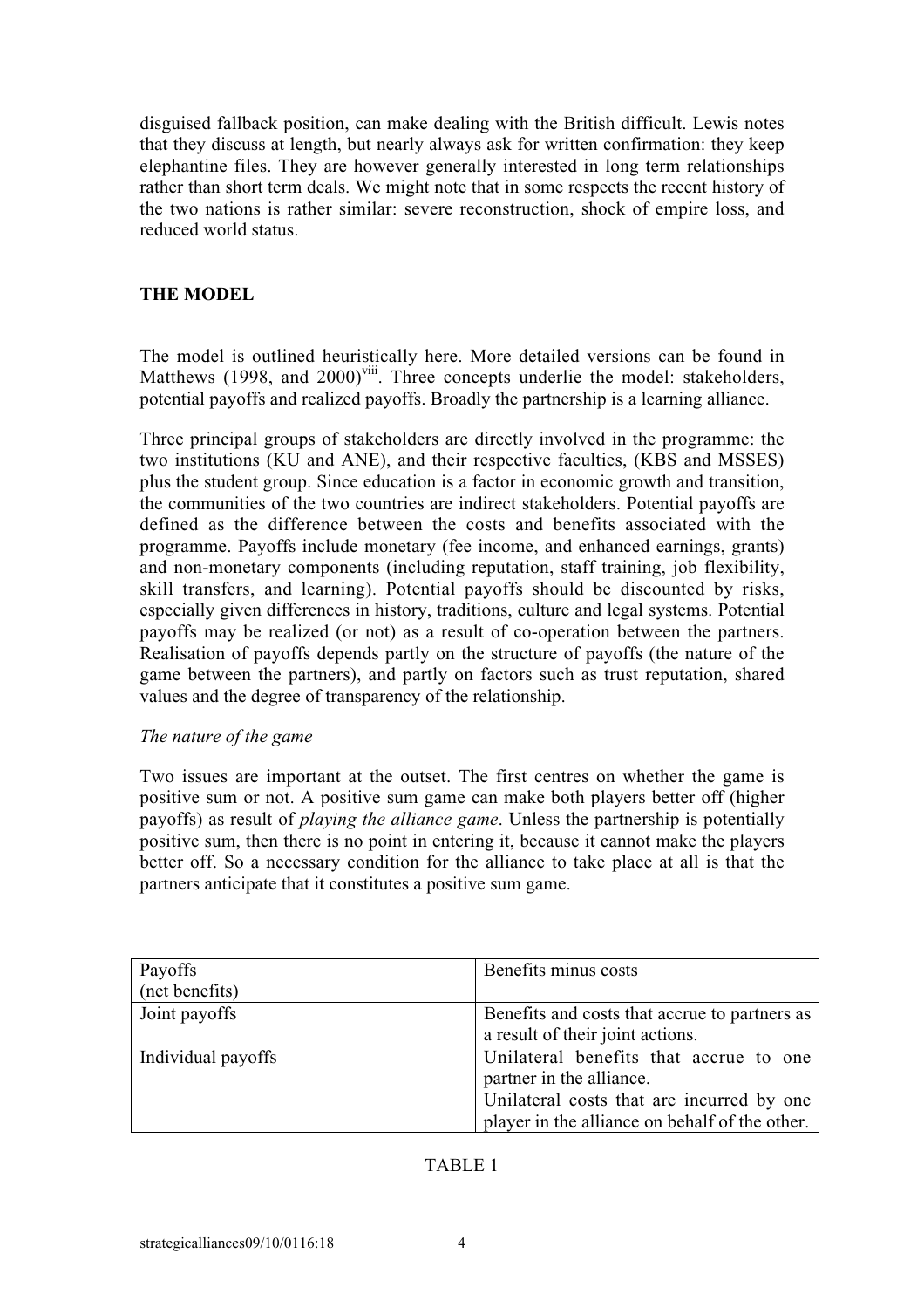If the game is positive sum then realization of payoffs are partly determined by the nature of the game itself: that is the opportunities it offers for opportunistic behaviourbehaviour that benefits one player at the expense of the other. This is the second important issue. In Table 1 the benefits and costs that underlie payoffs are divided into two categories: joint payoffs that accrue from joint actions, and individual payoffs that accrue to one partner or the other independently. In the case of individual payoffs partners can derive benefits, and avoid costs independently of the other partner. In a learning alliance individual benefits can be earned unilaterally by picking up skills from the partner and applying them to areas unrelated to the alliance: individual costs are those which are borne by one partner creating benefits for the other.ix

Opportunistic behaviour can lead to failure to realize payoffs even though the game is positive sum. The scope for opportunistic behaviour depends on the ratio of joint to individual payoffs and especially on the importance of individual costs. Only two cases are discussed here<sup>x</sup>.

## *Joint payoffs predominate*

In the game outlined in Table 2 payoffs are  $\alpha, \beta, \gamma$ , and  $\delta$ . If joint payoffs are predominant (if  $\alpha > \beta$  and  $\gamma > h$ ), co-operation (D,D) becomes the mutually dominant strategy (the Nash equilibrium for the game) and cooperation is the obvious strategy to choose because it is clearly in the interests of both players.

### *Individual payoffs predominate*

If individual payoffs are more dominant the game is in the familiar prisoners dilemma form with,  $\alpha$ .  $\beta$  and  $\gamma$ .  $\delta$ , (and  $\delta$  > 0). Logically there are two possibilities

- (a) in a one shot situation, we have a prisoner's dilemma game with a Nash equilibrium with neither party co-operating: both playing hawk (H,H).
- (b) in a repeated game the possibility of a tit for tat strategy emerges with each player replicating the others behaviour: co-operating if the other does and punishing by withdrawing co-operation otherwise. Axelrod's experiments with repeated prisoner's dilemma games show tit for tat to be the most successful and emergent strategy.

|                       | Player 2 plays dove | Player 2 plays Hawk   |
|-----------------------|---------------------|-----------------------|
|                       | (co-operates)       | (does not co-operate) |
| Player 1 plays dove   | $\alpha$            |                       |
| (co-operates)         | D.D                 | D,H                   |
| Player 1 plays hawk   | $\sim$              |                       |
| (does not co-operate) | Ή,D`                | Ή,H                   |

### TABLE 2

To encourage co-operation in a repeated prisoner's dilemma Axelrod (1984) gives recommendations that might serve also as prescriptions for a successful alliance:

- *long termism,*
- *increasing the importance of joint payoffs,*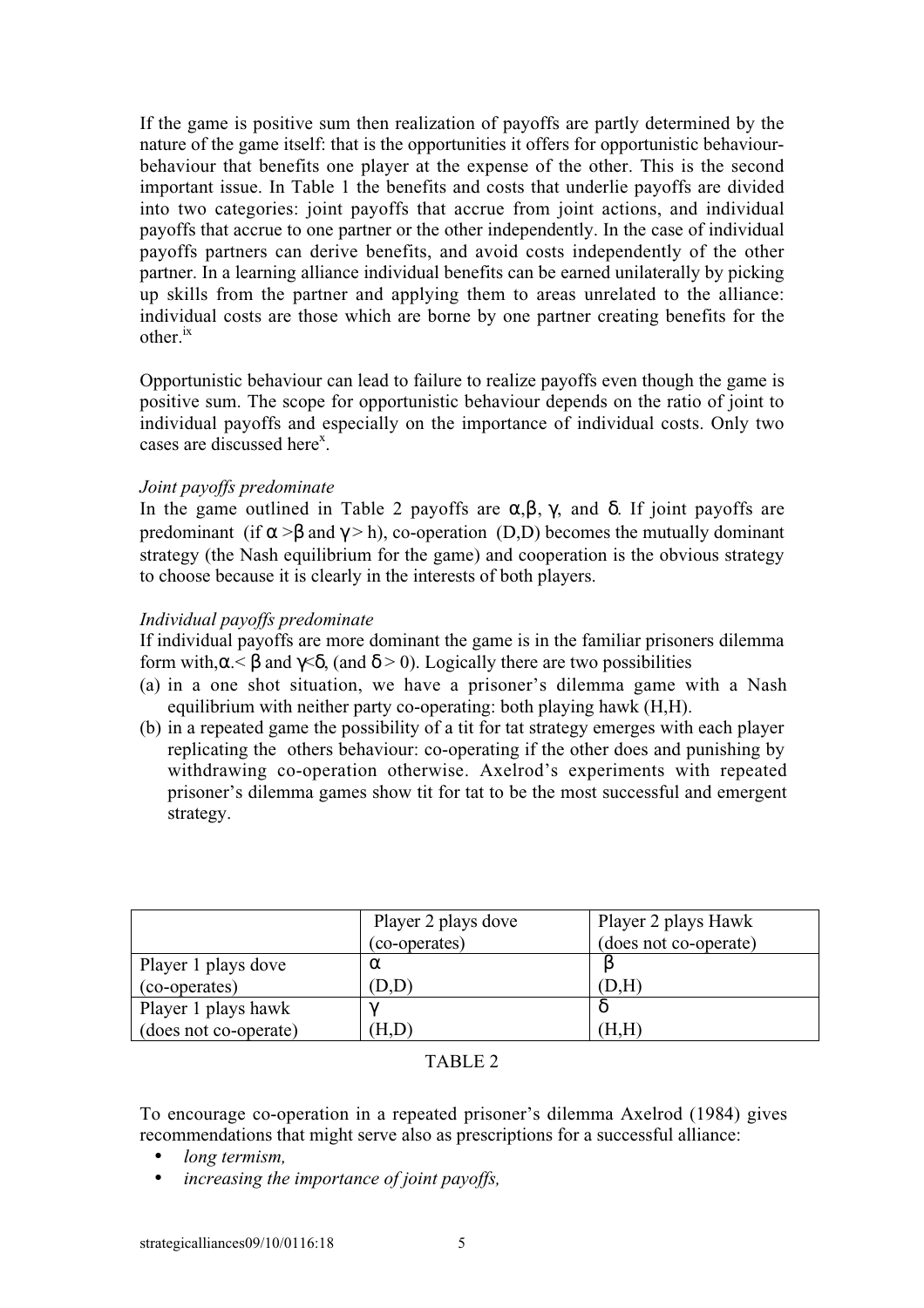- *consideration,*
- *reciprocity,*
- *clarity*
- *forgiveness*

Taking a *long-term* view increases the number of interactions and if individual payoffs are predominant. Increasing the importance of *joint payoffs* skews the game to a situation where mutual co-operation becomes the dominant strategy even for *selfish* players. *Consideration* is rather like a Kantian imperative (*do unto others as* ). *Reciprocity* accounts for *tit for tat s* success in many interactions: not being the first to defect (play hawk), not being easily provoked, *forgiving.* Being *clear* removes uncertainty and includes showing willingness to retaliate, so discouraging the other from persisting whenever hawkishness or defection is tried. *Forgiveness* helps restore mutual co-operation, if defection occurs.

The game set out in Table 2 can take over 70 different forms, so clearly we have simplified things considerably. The intention is to focus on situations where it is clearly in the *self-interest* of partners to co-operate. When this is not the case and opportunistic behaviour is tempting, other mechanisms may come into the game: a sense of shared vision and mission for example. The advantage of presenting the argument in terms of payoffs that include non-monetary factors is that things that are normally classified as altruism become part of the payoff (cost benefit) structure. It is important to note that perceptions of costs and benefits *qua* perceptions are important: alliances are driven by expectations and even if these are not realized, partnerships may endure so long as the perception is that they may be realized in the future<sup>xi</sup>.

# **THE ALLIANCE**

The initial conditions for setting up an educational Alliance were favourable. Demand for western (especially UK) management education existed in Russia. ANE and KBS had co-operated previously in teaching and research: the Future Managers for Russia Programme 1993-98 was successful had a good reputation. There were clear and agreed goals. KBS has managed obtained sponsorship: non-monetary benefits and long termism featured strongly. The programme is supported by top executives of both institutions. There was mutual enthusiasm and belief in the possibility of success. Determination to keep faith with the alliance, by the institutions after the crisis of 1998, despite loosing some 40% of the students was perhaps one of the strongest factors promoting co-operation. A meeting of students on the programme with Tony Blair arranged by the British Ambassador in 2000 seemed a public acknowledgement that the young men and women on the programme were among those most instrumental to economic transition in Russia. The mission of the KAMBA is to contribute to Russian economic and social development through management education in Russia.

As the programme evolves it is clear that a differentiating factor (important to competitive advantage) is delivery in English by UK staff. This exacerbates the price cost issue that will be partly resolved by a price increase on 10% in 2002. It also changes the original strategy, which was for KBS to take on a pure monitoring role eventually. The shortage of suitably experienced Russian staff is partly being resolved by employing outstanding graduates as co-teachers on the programme. *Legal issues* of matching the UK and Russia laws and concluding a formal agreement of co-operation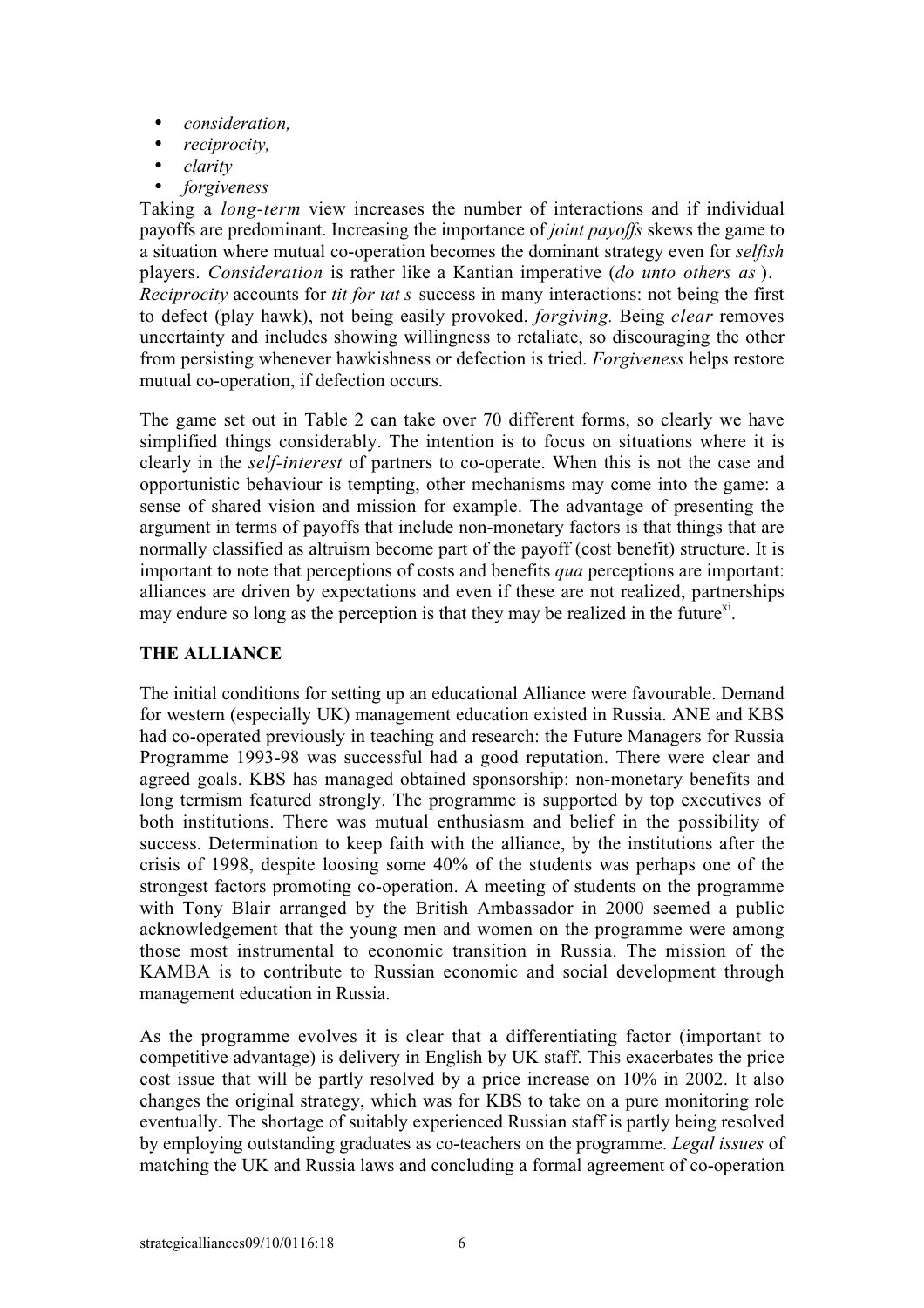temporarily solved in January 2001. Changes in key personnel cause anxiety on both sides. Although there are many outstanding problems frequent meetings and open discussion results in resolution or at least a sense that they are being taken seriously and so alleviated. As one interviewee put it *if we have a problem, we solve it together, put efforts to do it in an efficient way .*

# **Institutional Stakeholders**

The analysis of in-depth interviews in 2001 confirms the high level of co-operation. Partners. Some quotations used in describing the evolution of co-operation are set out in Table 3.

- *outstanding level of commitment to the Programme of the key people in Kingston and in ANE;*
- *we keep faith with the other partner;*
- *co-operation is built on personal trust and personal relationship;*
- *we have built up good mutual understanding of how things work;*
- *there is no substantial issue on which we disagree;*
- *an enormous amount of good will makes the whole thing work;*
- *co-operation is built on the soundness of the relationship and this takes time;*
- *the relationship between KBS and ANE, we believe, is firm;*
- *there are no significant cross cultural issues;*
- *the intention is to stay in Alliance for a long time for as long as this programme is required;*
- *the alliance is sustainable so there is possibility for expansion;*
- *it is people that make alliances work we have the right fit between people*
- *it is important to maintain the team on the UK side and build a team on the Russian side;*
- *we have success so far, both parties work together to make it successful;*
- *for the UK side this collaboration is a good feeling of being part of the reform in Russia;*
- *these are the best relationships that I have come across in strategic partnerships in my experience - the basis is willingness from both sides, and high spirit and drive to work together.*

# TABLE 3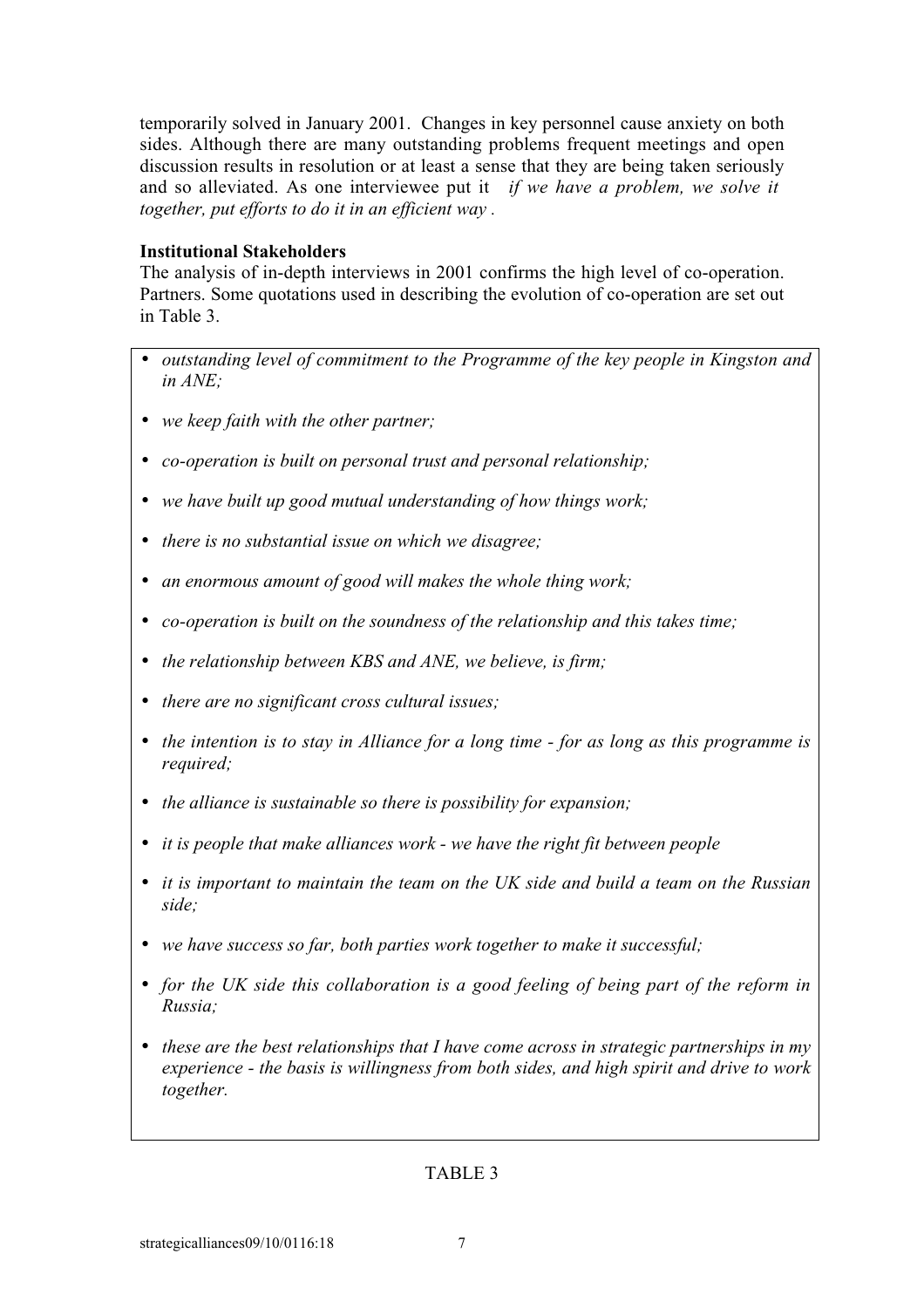# *The evolution of joint payoffs and individual payoffs*

Perceptions of payoffs are important. In Table 4 we outline the main perceptions of individual and joint payoffs. It is clear from interviews that the proportion of perceived joint payoffs has increased since 1998.

| ANE INDIVIDUAL<br><b>BENEFITS</b>                                                                                                                                                                                                                                                                                                                                                                                        | KBS INDIVIDUAL COMMON BENEFITS<br><b>BENEFITS</b>                                                                                                                                                                                                                                                                                                                                                                                                                             |                                                                                                                                                                                                                                                                                                                                                                                                                                                                                                                                                        |
|--------------------------------------------------------------------------------------------------------------------------------------------------------------------------------------------------------------------------------------------------------------------------------------------------------------------------------------------------------------------------------------------------------------------------|-------------------------------------------------------------------------------------------------------------------------------------------------------------------------------------------------------------------------------------------------------------------------------------------------------------------------------------------------------------------------------------------------------------------------------------------------------------------------------|--------------------------------------------------------------------------------------------------------------------------------------------------------------------------------------------------------------------------------------------------------------------------------------------------------------------------------------------------------------------------------------------------------------------------------------------------------------------------------------------------------------------------------------------------------|
| the<br><b>UK</b><br>Learn<br>methodology<br>0 f<br>delivering<br><b>MBA</b><br>Programme<br>Train Russian lecturers<br>to be able to run similar<br>courses in ANE with<br>acquired skills;<br>With Kingston MBA in<br>place, set up<br>the<br>business faculty<br>Learn<br>the<br><b>KBS</b><br>methodology<br><sub>of</sub><br>delivering<br><b>MBA</b><br>Programme in order to<br>use it in other ANE<br>programmes; | Raise<br>international<br>profile of KBS MBA<br>and KU generally<br>Enter new international<br>market and be part of<br>the Russian reform;<br>Develop the key staff in<br>Russian<br>the<br>new<br>environment;<br>Learn and evaluate the<br>Russian economic<br>situation as the basis for<br>research<br>Opportunity to identify<br>weaknesses<br>in<br>KU<br>programmes<br>Integrate the<br>best<br>$\bullet$<br>Russian lecturers into<br>international network of<br>KU | Raise KBS and ANE<br>profiles<br>joint<br>internationally and in<br>the Russian regions<br>Develop joint skills in<br>$\bullet$<br>management education<br>and administration<br>Offer the best MBA<br>Programme in Russia<br>Identify and prepare the<br>best graduates from the<br>programme to shadow<br>some of the courses for<br>the UK lecturers.<br>Make the Programme<br>$\bullet$<br>financially viable<br>Participate in joint<br>$\bullet$<br>research work<br>Develop the foundation<br>for consultancy<br>business in Russian<br>economy |

TABLE 4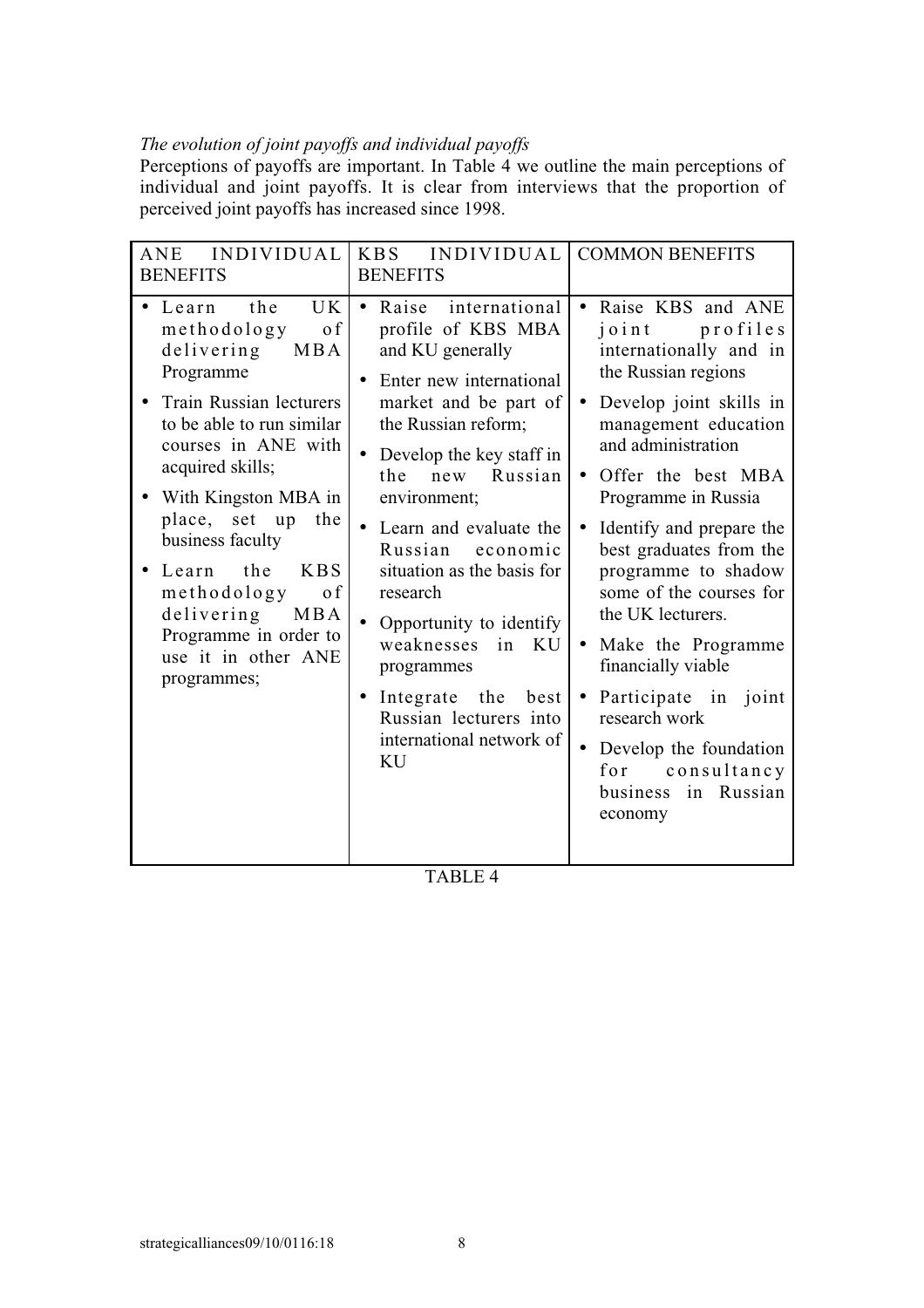## *Problems and risks*

In table 5 some of the problems and risks perceived by the partners are outlined.

| KBS perception of problems                                                                                                                                                                                                                                             | ANE perception of problems                                                                                                                                                                                      |
|------------------------------------------------------------------------------------------------------------------------------------------------------------------------------------------------------------------------------------------------------------------------|-----------------------------------------------------------------------------------------------------------------------------------------------------------------------------------------------------------------|
| There are high <i>opportunity costs</i> that are<br>not covered: especially cost of time<br>personally to academics. This leads to<br>problem: what price to charge? Monitoring<br>taking place as suggested by Doz (1996)<br>with respect to distribution of payoffs. | Difficult to find a mechanism for adopting<br>British techniques. It takes time to learn the<br>appropriate know how.<br>Difficulty of finding appropriate Russian<br>staff. Many Russian lecturers have fluent |
| Difficulties with different legal and<br>contractual practices were partly resolved<br>(January 2001).                                                                                                                                                                 | English, few have appropriate expertise.<br>Mismatch of Russian and British<br>legislation results in misunderstanding<br>between parties.                                                                      |
| Difficult to find Russian staff to replace<br>UK academics. The concept of co-teaching<br>has evolved.                                                                                                                                                                 | Risk and uncertainty from political,<br>economic, new competition, and personnel<br>changes.                                                                                                                    |
| Increasing bureaucratization of UK<br>education.                                                                                                                                                                                                                       |                                                                                                                                                                                                                 |
| Need to improve marketing advertising and<br>public relations.                                                                                                                                                                                                         |                                                                                                                                                                                                                 |
| Relatively poor teaching facilities in<br>Russia, late delivery of texts, slow response<br>by partners to issues.                                                                                                                                                      |                                                                                                                                                                                                                 |
| Risk and uncertainty from political,<br>economic, new competition, and personnel<br>changes.                                                                                                                                                                           |                                                                                                                                                                                                                 |
| The programme must be extended into the<br>regions and also to poorer students.                                                                                                                                                                                        |                                                                                                                                                                                                                 |

# TABLE 5

As the programme evolves it is clear that a differentiating factor (important to competitive advantage) is delivery in English by UK staff. This exacerbates the price cost issue that will be partly resolved by a price increase on 10% in 2002. It also changes the original strategy: for KBS to take on a pure monitoring role. The shortage of suitably experienced Russian staff is partly being resolved by employing outstanding graduates on the programme. It is likely that a high UK presence will continue, as this is a major source of competitive advantage. *Legal issues* of matching the UK and Russia laws and concluding a formal agreement of co-operation temporarily solved in January 2001. The issue of extending the programme is being tackled by developing relationships incrementally, first with Novosibirsk. We are beginning to look more actively for sponsorship for scholarship students from Russian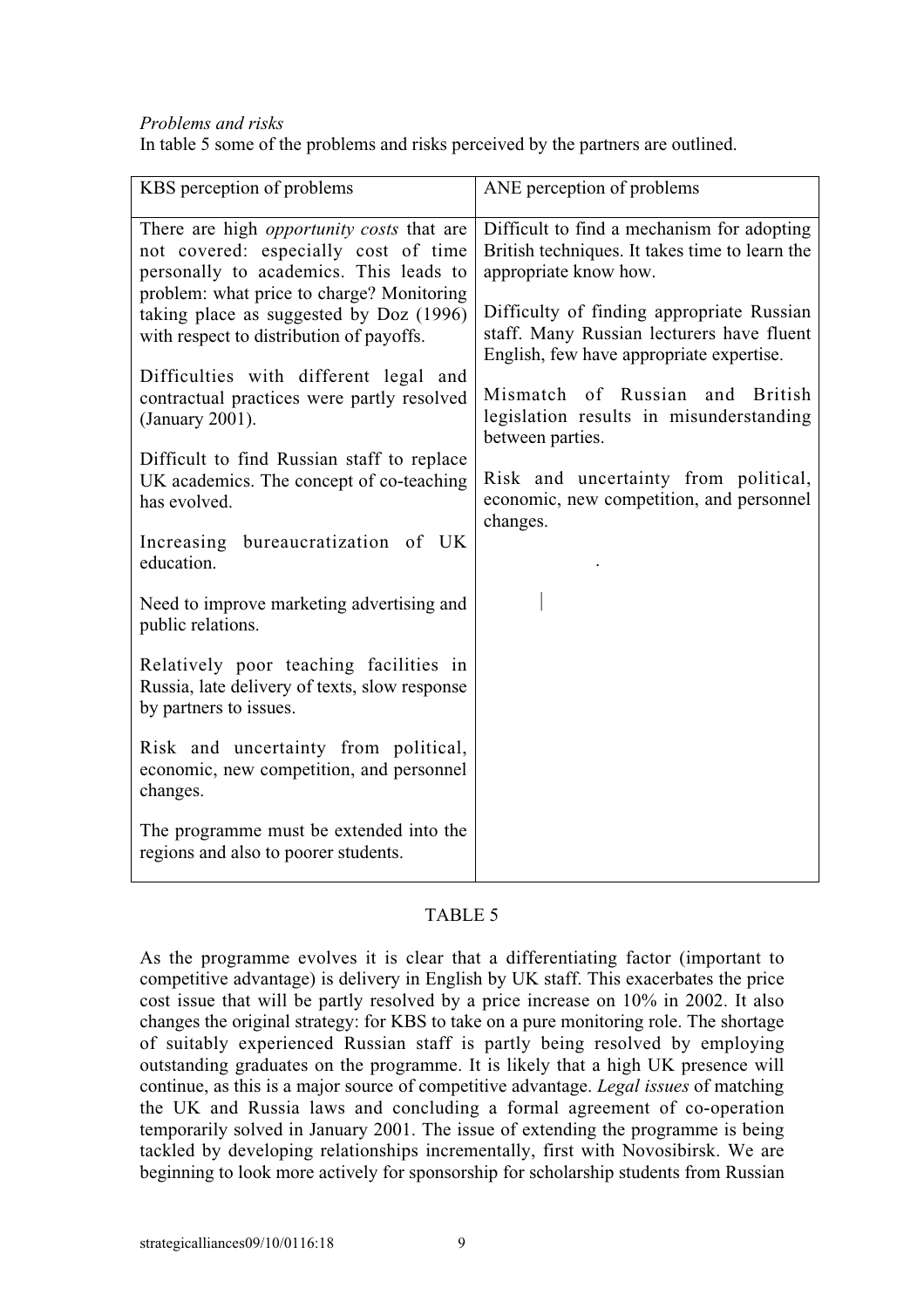and international companies. Although there are many outstanding problems, frequent meetings and open discussion results in resolution, or at least a sense that they are being taken seriously and so alleviated. As one interviewee put it *if we have a problem, we solve it together, put efforts to do it in an efficient way .* We should also see the comments in this table alongside those in Table 3.

## **Student stakeholders**

This section of the paper summarizes the results of three in depth telephone interviews conducted with students from the 1999 cohort and a questionnaire delivered to students on the 2000 cohort which elicited 8 responses approximately 20% of the cohort (Loeontenkov, 2001). Comments also incorporate the results of earlier research (Kovalaeva, 2000), who carried out some 15 interviews with first and second cohort students. We summarize these findings under the headings of some key questions that were posed.

## *Why is the MBA is important for you, what do you get out of it?*

Students stressed their desire for an internationally recognised diploma in management that would give prospects of career development and articulated their need to expand their knowledge of Western business practices. They consider that an MBA helps to assess their working practices. Some felt limited by their previous education. They expect an MBA to provide new ideas, network, change their thinking and make life more interesting.

# *Why have you chosen Kingston MBA Programme? What are the distinctive features of Kingston MBA?*

Table 6, below, summarizes responses. All noted the importance of the *Britishness* of the programme, reputation of KBS and accreditation. A very important aspect is that it is run by the UK academics. The structure and design of the Programme they consider superior to other programmes in Russia, better suited for those students who work, and it gives an opportunity to discuss questions and receive feedback from the experienced and professionals.

- Kingston business school is one of the top and prestigious European business schools;
- The only foreign MBA Programme in Russia accredited by AMBA
- Kingston MBA programmes offers two
- Kingston MBA is better structured and a more flexible than rivals. It is better suited for those who work.
- Kingston MBA is run in Moscow, so there is no need to go abroad for the same diploma.
- It gives an opportunity to get first hand experience from the UK professional lecturers, rather than an interpretation of foreign practices by Russian teachers.
- Administration of Kingston MBA gave a warm welcome and was much better, more helpful and open than administration of other MBA programmes in Moscow.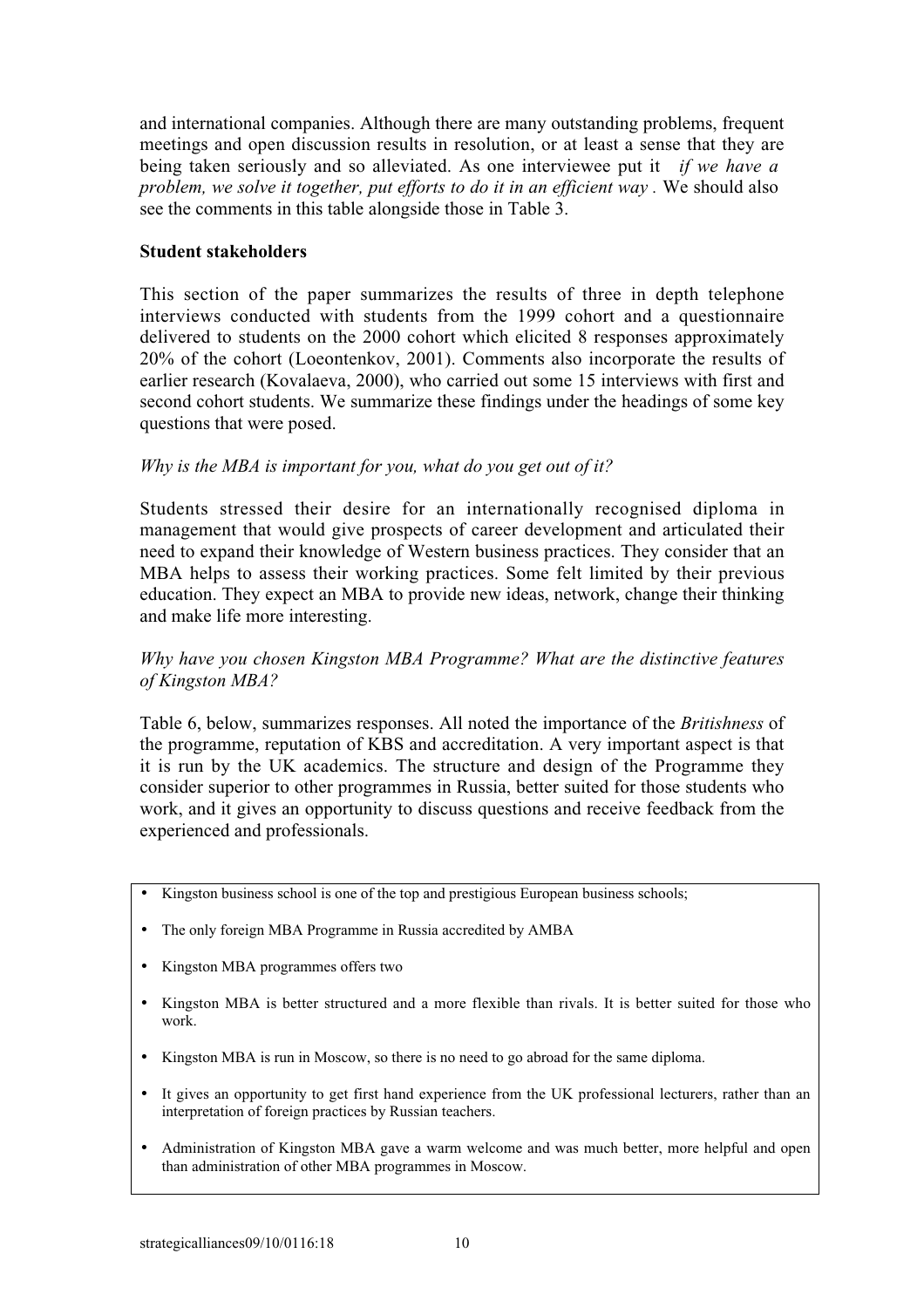- Preference to British education over American MBA.
- General interest in the British culture.
- Recommendation by friends and colleagues.
- Opportunity to participate in joint research and in joint publications

# TABLE 6

## *What are your impressions, disappointments, and suggestions?*

Students mentioned that the administration of the Programme has improved. The programme is running more smoothly, and is professionally managed. Administration is flexible and open to discussions and suggestions from students. The majority of students said that the programme was even better and more interesting than they have expected. No disappointments were mentioned.

Benefits accrue in proportion to effort. They students enjoy the course. Marks were disappointing sometimes as they had thought the marking would not be so strict on a distance learning programme. Lecturers who use practical knowledge, or unusual approach for presenting material are considered the best. Students say they gain professional experience that they can immediately apply at their jobs.

## *What problems do you see emerging in the future?*

Students mentioned one overall problem, - a problem demand for MBA graduates by Russian firms, perhaps through lack of knowledge by some employers perhaps by fear of the new knowledge they bring. Such demand is only gradually appearing in Russia, perhaps through the influence of internationally exposed firms. Theoretically, it is easier to find a job with MBA diploma, but it still not universally the case in Russia. It is interesting in this respect to note that in a survey carried out by the journal Career in 2001 salaries of graduates on the programme were calculated as having increased by 300 per cent.

Another problem that can emerge in the Programme is the ability of the course to transfer the best Western business ideas and practices to Russian firms. Strong path dependence persists with respect to management practices in established firms, that privatization has failed to resolve<sup>xii</sup>.

If British lecturers are replaced by Russians, students fear that the international spirit of the Programme will disappear. The programme will lose its peculiar distinctive feature and might become an average Russian MBA course. This is not because the Russian lecturers are worse, but because there is a difference in education and experience and students can see the difference. They learn from the British side, not only their academic and business experience and knowledge, but also the cultural aspects.

For the future, students see a problem in growing competition and are concerned that Western management education will not be in demand in Russia due to some possible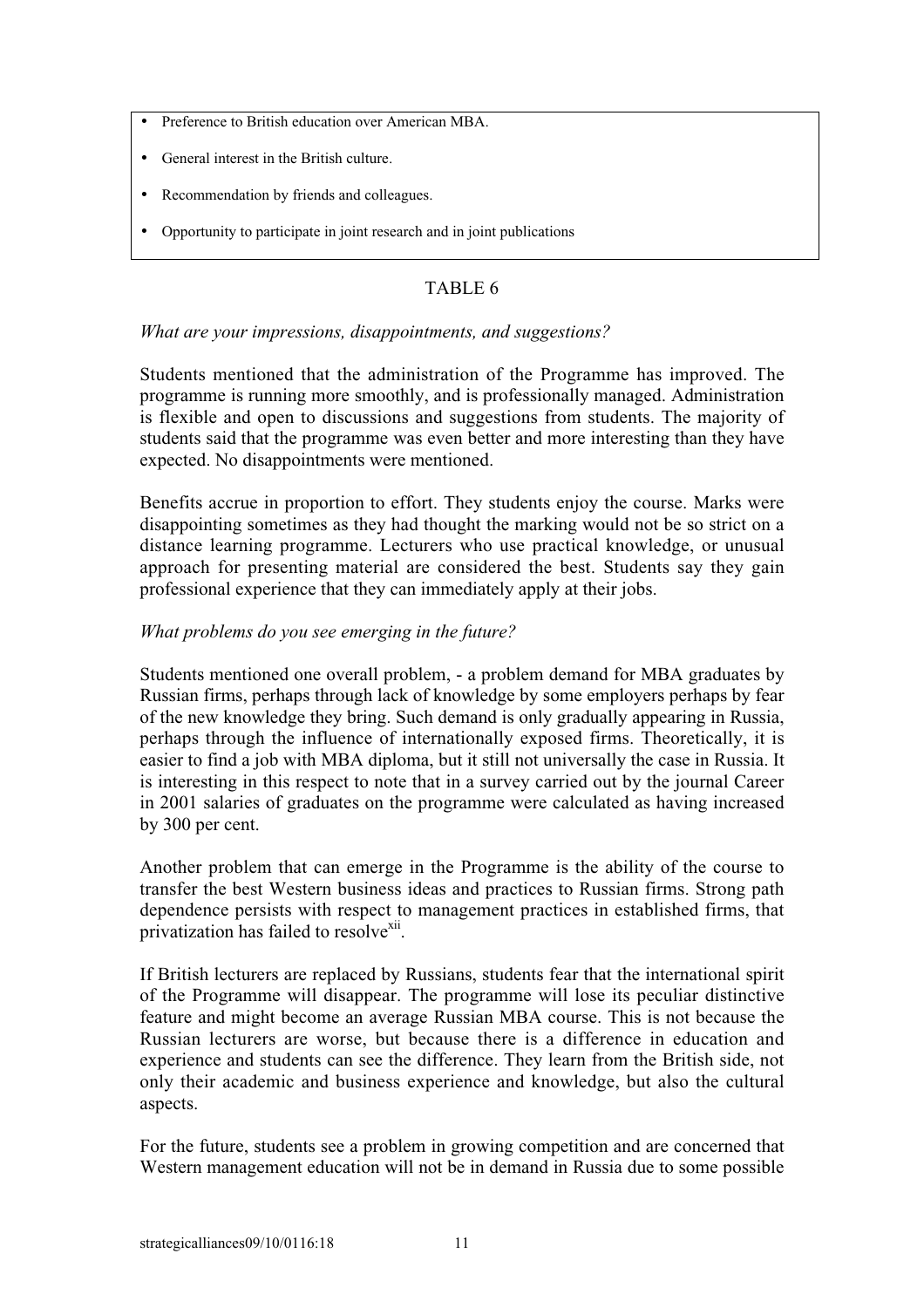change in direction of countrys development. They are also concerned that the Programme is currently successful due to inputs of *fantastic* personalities. If personalities change, there can be a disaster. Otherwise, there is a bright future

### *What can you say about co-operation between KBS and ANE?*

They mention that both parties fit each other quite well. The students like the result of co-operation, but do not know the details. Negative criticism of co-operation seems to have notably declined. Each session of block teaching is concluded by staff student consultative meetings where issues are discussed.

### *What are your expectations in the future?*

Students hope that KAMBA Programme will be increasingly recognised and stable. All students expect that they will get new knowledge and will be promoted to better positions in their companies (or will find better jobs) with higher salary.

### **CONCLUDING REMARKS**

We are not reporting on just three games between stakeholders in the alliance (2) institutions, and a student body) but on a series of games: sub games within stakeholder groups, games relating to different objectives (cross sectional), and games whose rules and participants and objective evolve over time (time series). With respect to the model joint payoffs seem to be preponderant in most of the games, including those relating to monetary issues. Thus incentives exist for co-operative behaviour, which no doubt accounts for much of the success of the alliance so far.

Scope for opportunistic behaviour does exist, especially in relation to cost sharing. So prisoner's dilemma elements are present in some games. In many such cases, as the Tables indicate, Axelrod's prescriptions for successful *tit for tat* results are present.

With respect to the strategy literature, the approach by Doz (for example Doz, 1996) which sees alliances in evolutionary terms is perceptive and relevant to this case. Perhaps we should go further and assert that evolution is a necessary condition for sustainability: a motive and *drive* in itself. Cultural dissonance does not feature as important. Non monetary elements are important elements in payoffs. The approach to alliances through a cost benefit structure enables important altruistic elements to be incorporated into the empirical work.

Well-known factors such as *product champions*, and sponsors are important to the success of the alliance, but we do not underestimate the role of chance. In a sense the crisis of 1998 was the foundation stone of the alliance: perseverance by the players established a basis of trust.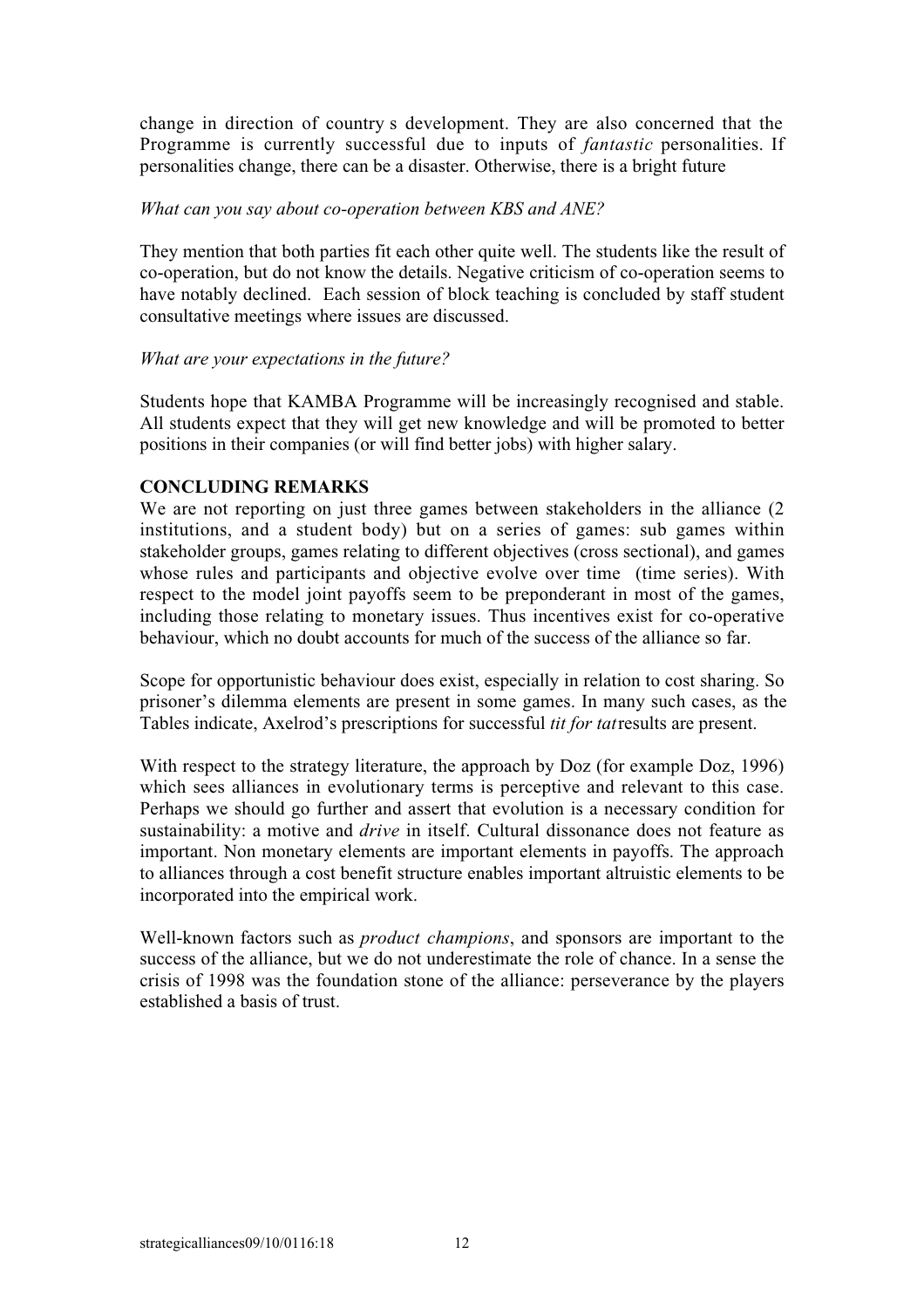#### **BIBLIOGRAPHY**

- Axelrod Robert (1984) Evolution of Co-operation Basic books New York pp.110 135
- Bidault, F. and Cummings, T. (1996) Alliances Can Bring Hidden Benefits , Financial Times, March 15, p. 11.
- Bing, D. and Teng, S. (1998) Between Trust and Control: Developing Confidence in Partner Cooperation in Alliances , The Academy of Management Review, Vol. 23, Issue 3, pp. 491-512.
- Bouchikhi, H., De Rond, M. and Leroux, V. (1998) Process and Evolution in Alliances, working paper prepared for the  $5<sup>th</sup>$  International Conference on Multi-Organisational Partnerships and Cooperative Strategy, pp. 1-31.
- Bradley, T.L. (1999) Cultural dimensions of Russia: Implications for International Companies in a Changing Economy, Thunderbird International Business Review, Vol. 41, Issue 1, pp. 49-67.
- Dodge, D.D. and Salahuddin, M.A. (1998) Strategic alliances , Business and Economic Review, Vol. 44, Issue 2, pp. 18-20.
- Doz, Y.L. (1996) The Evolution of Cooperation in Strategic Alliances: Initial Conditions or Learning Processes? , Strategic Management Journal, Vol. 17, pp. 55-83.
- Gulati Ranjay (1998) Alliances and Networks Strategic Management Journal, Vol 19, pp 293-317
- Gulati Ranjay, Khanna Tarun, Nohria Nitin, (1998) The dynamics of learning alliances: competition, co-operation and relative scope Strategic Management Journal Vol 19, pp 193 - 210
- Hall, W. (1995), Managing Cultures: Making Strategic Relationships Work, John Wiley & Sons, Chichester, pp.
- Harbison, J.R. and Pekar, P. (1998), Smart Alliances: A Practical Guide to Repeatable Success, Jossey-Bass Publishers, San Francisco, pp. 1-57.
- Hofstede Geert (1980) Culture s consequences: International differences in work related values Newsbury Park, Ca. Sage.
- Hofstede Geert (1991) Cultures and organisations: Software of the mind, Intercultural Cooperation and its importance for survival
- Inkpen, A.C. (1998) Learning and Knowledge Acquisition through International Strategic Alliances , The Academy of Management Executive, Vol. 12, Issue 4, pp. 69-80.
- Jarillo, J.C. (1993), Strategic Networks: Creating the Borderless Organization, Butterworth-Heinemann Ltd., Oxford, pp. 127-161.
- Kanter, R.M. (1989), When Giants Learn to Dance, reprinted in 1997, International Thomson Business Press, London/Boston, pp. 117-174.
- Kanter, R.M. (1994) Collaborative Advantage: The Art of Alliances , Harvard Business Review, Vol. 97.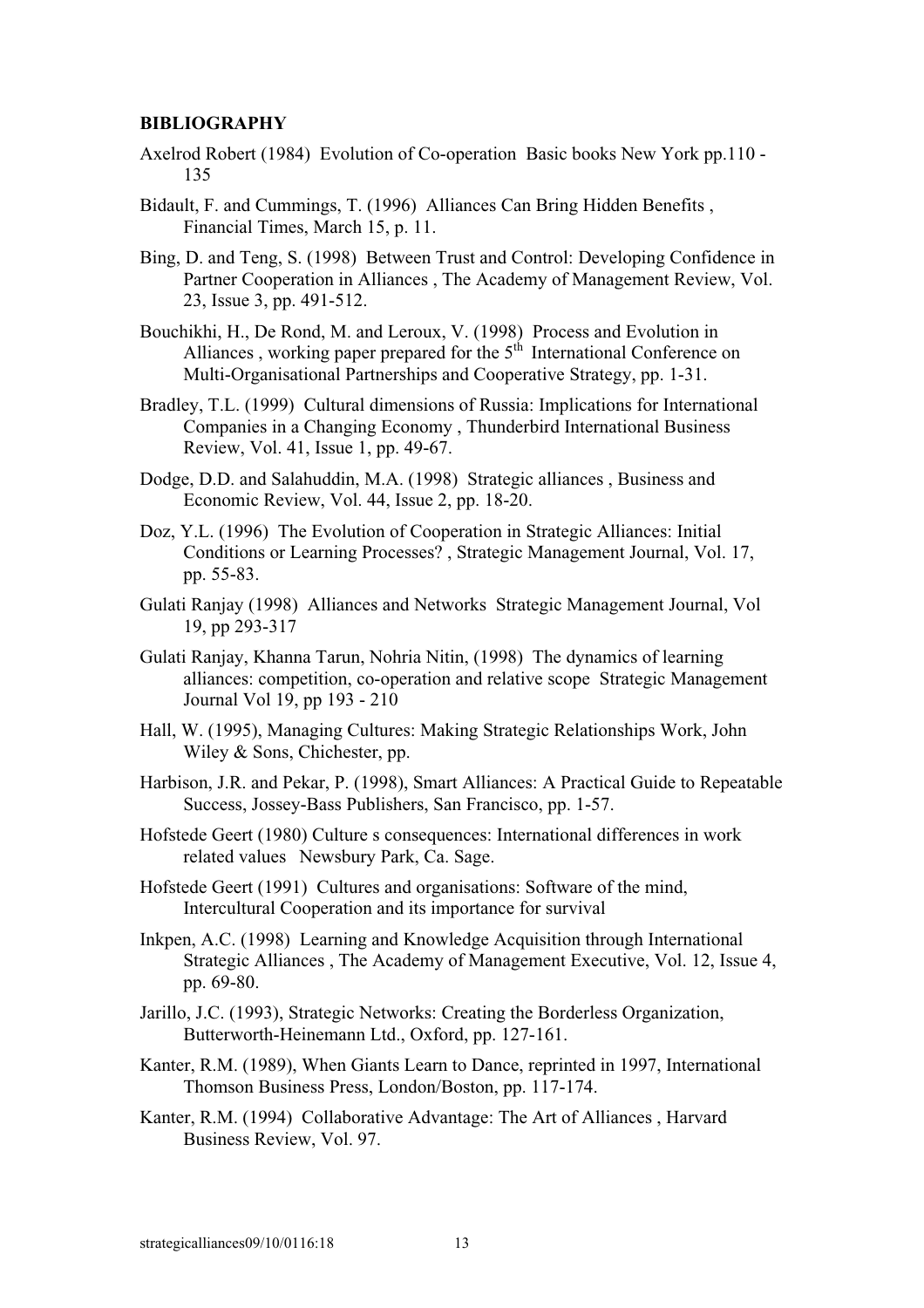- Karpuhina, E., R. Matthews, A. Yeghiazarian R, (1999) International Alliances in Higher Education: A Model and Applications to Anglo-Russian Co-operation, Proceedings of the Conference of Eastern Academy of Management, Prague, June.
- Killing, J.P. (1983), Strategies for Joint Venture Success, Croom Helm, London & Canberra, pp. 7-25.
- Kovalaeva, N. (2000), Alliances in Higher Education: the alliance between the Aceademy of National Economy and Kingston University, Unpublished MBA Dissertation, Kingston University/ Academy of National Economy under the Government of the RF. March.
- Leontenkov, V. (2001), The Evolution of the Strategic Alliance between Kingston University and the Academy of national Economy of Russia, Unpublished MBA Dissertation, Kingston University/ Academy of National Economy under the Government of the RF. May.
- Lewis Richard D. (1996) When Cultures Collide. Managing Successfully across Cultures Nicholas Brealey Publishing, London
- Lorange, P. and Roos, J. (1992), Strategic Alliances: Formation, Implementation and Evolution, reprinted in 1993, Blackwell Publishers, Cambridge, pp. 3-52.
- Marcar Management Institute of America, Inc. (1997), Strategic Alliance Guidelines and Best Practices , Web Site: http://www.marcar.com//Alliance\_guide.html
- Marks, M.L. and Mirvis P.H. (1998), Joining Forces: Making One Plus One Equal Three in Mergers, Acquisitions, and Alliances, Jossey-Bass Publishers, San Francisco, pp. 3-24.
- Matthews, Robin, (2000), A Spin Glass Model of Decisions in Organizations, In Biberman G. and A. Alkhafaji, *Business Research Yearbook, Vol.7,* McNaughton and Gunn, Saline Michigan.
- Matthews, Robin, (1999a) Firms, Strategies and Co-operative Games: Elements of a Stakeholding Approach, Arestis, P., Daniel, S.S. and Grahl, J. Ed. *Festschrift in Honor of Maurice Peston and Bernard Corry,* Edward Elgar, London.
- Matthews, Robin, (1999b), Alliances, Complexity and the Transfer of Skills in Emerging Economies: application to an Educational Alliance between Russia and the UK, in Hughes, M. Ed. *Proceedings of the 26th Annual Conference of the Academy of International Business*, Sterling University.
- Matthews, R. and Yeghiazarian, A. (1998) Russian Management Style: A Game Theory Approach to Evaluating Decision-Making Journal for Eastern Management Studies.
- Matthews, R., Samouel, P. and Wheeler, D. (1998) Partnerships and Supply Chain Alliances as Sources of Competitiveness , Centre for Stakeholding & Sustainable Enterprise, pp. 9-36.
- Morosini, P. (1998), Managing Cultural Differences: Effective Strategy and Execution Across Cultures in Global Corporate Alliances, Elsevier Science Ltd, New York, pp. 13-15.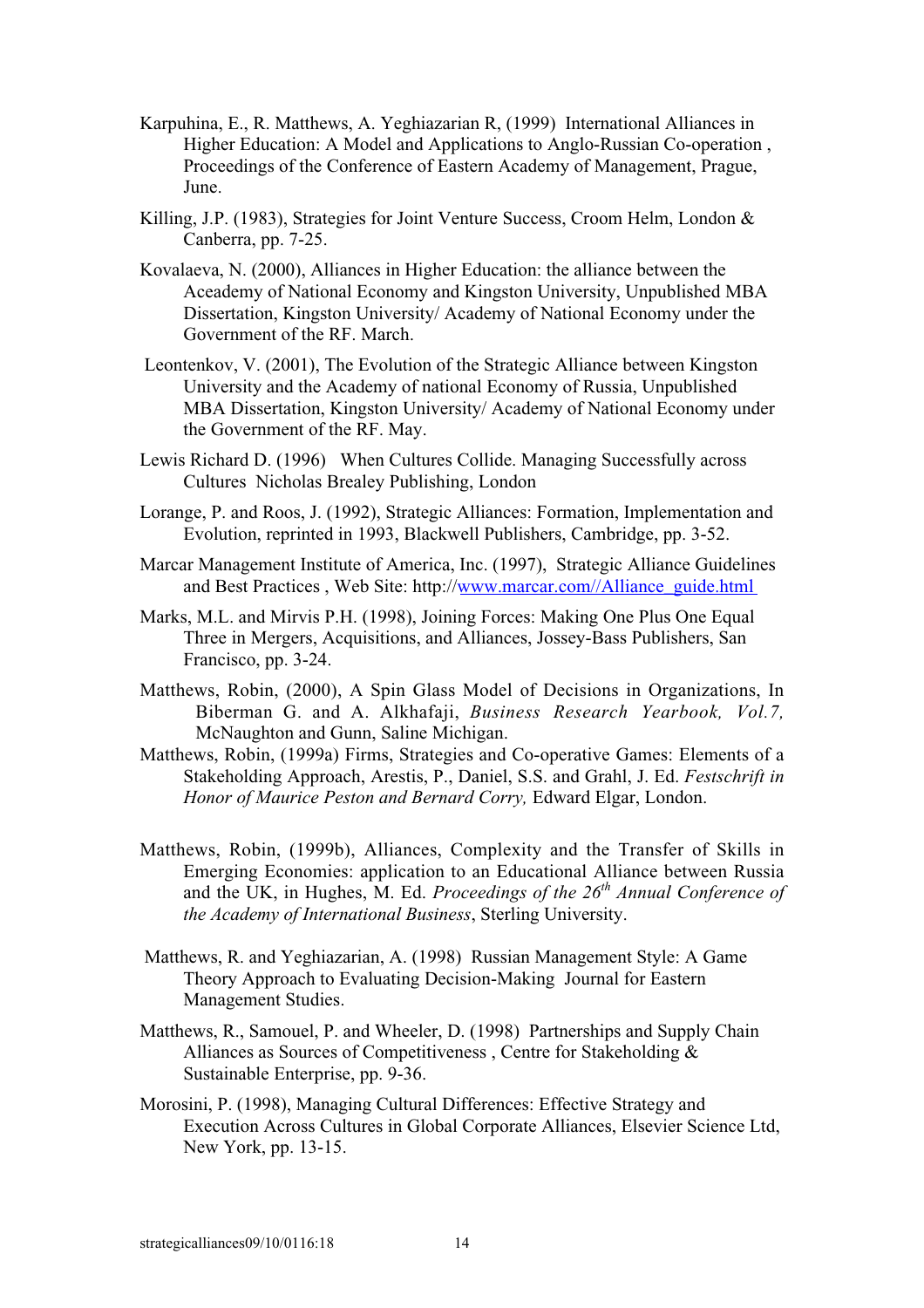- Parkhe A., (1993) Strategic Alliance Structuring: A game theoretic and transaction cost examination of interfirm cooperation Academy of Management Journal Vol36 pp.794-829
- Rao, B.P. and Swaminathan, V. (1995), Uneasy Alliances: Cultural Incompatibility or Culture Shock? , Proceedings of the Association of Management 13<sup>th</sup> Annual International Conference, Vancouver BC, Canada.
- Rule, E. and Keown, S. (1998) Competencies of high-performing strategic alliances , Strategy & Leadership, Vol. 26, Issue 4, pp. 36-37.
- Rule, E., Ross, N. and Donougher, M. (1999) Beating the Odds: Making a trategic Alliance Succeed , Pharmaceutical Executive, Vol. 19, Issue 1, pp. 78-83.
- Segil, L. (1998) Strategic Alliances for the  $21<sup>st</sup>$  Century, Strategy & Leadership, Vol. 26, Issue 4, pp. 12-16.
- Soui Kei Min, (2000) Toward Manageable Success: Examining Conditions for a Successful Alliance in the Context of Transneft and China National Petroleum Corporation Joint Venture, Unpublished MBA Dissertation, Kingston University/ Academy of National Economy under the Government of the RF. May. Confidential Document.
- Stafford, E.R. (1994) Using Co-operative Strategies to Make Alliances Work , Long Range Planning, Vol. 27, No. 3, pp. 64-74.
- Varadarajan, P.R. and Cunningham, M.H. (1995) Strategic Alliances: A Synthesis of Conceptual Foundations , Journal of the Academy of Marketing Science, Vol. 23, No. 4, pp. 282-296.
- Zajac, E.J. (1998) Commentary on Alliances and Networks by R. Gulati , Strategic Management.